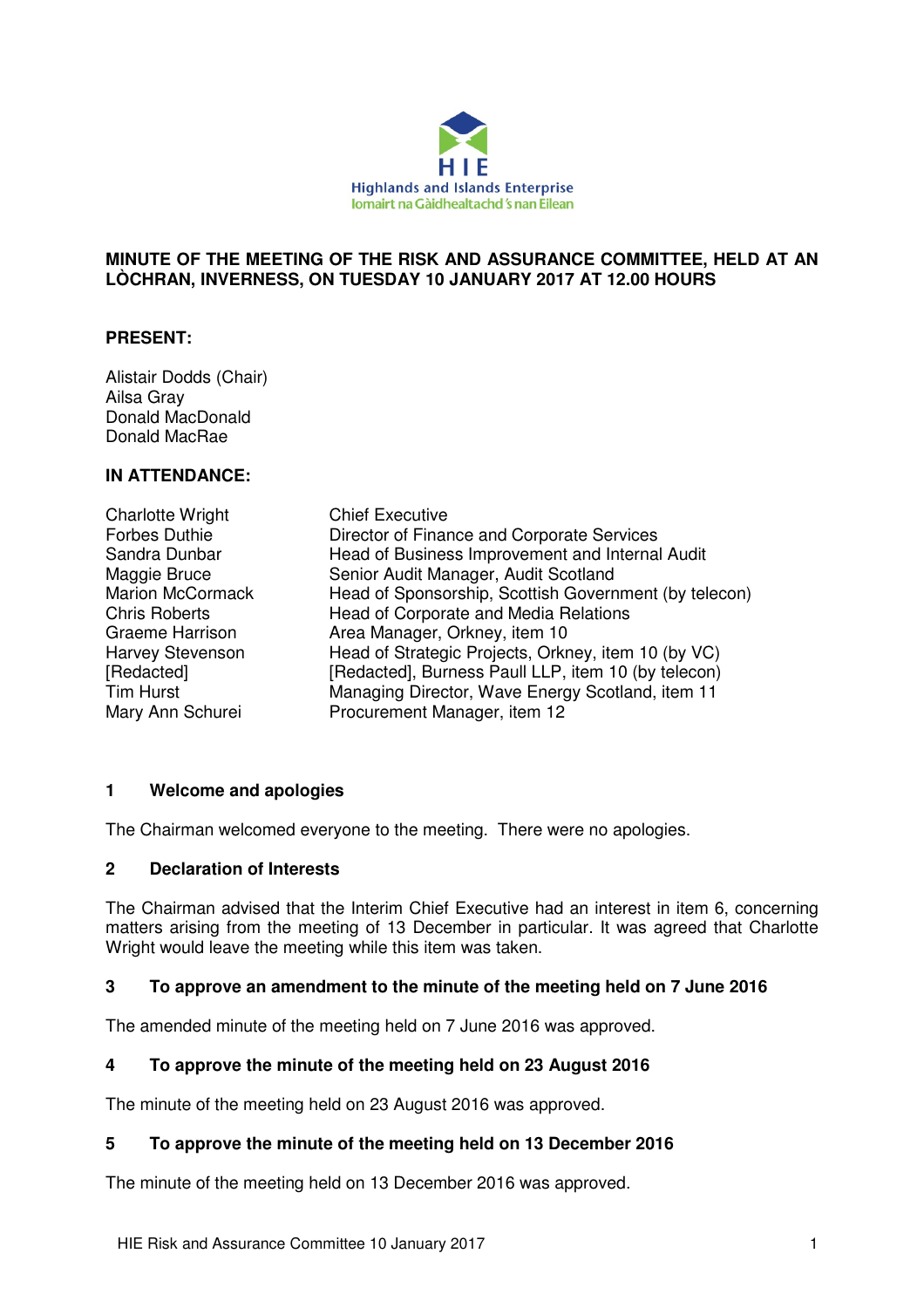# **6 Matters arising**

There were no matters arising from the minutes of 7 June and 23 August, 2016.

## Charlotte Wright left the meeting.

The Head of Business Improvement informed the Committee that work was under way to complete the revision of an existing protocol that was designed to manage potential conflicts of interest that might possibly arise concerning the Interim Chief Executive. The revised version, incorporating comments made at the Risk and Assurance Committee meeting of 13 December 2016, would be circulated to members by email for comment and approval before being finalised and implemented.

## Charlotte Wright rejoined the meeting.

## **7 Matters arising from the HIE Board meetings on 2 December and 13 December 2016**

There were no matters arising from the meetings of the HIE Board on 2 December and 13 December 2013.

# **EMERGING ISSUES**

# **8 Business Improvement and Internal Audit (BIIA) report: Specialist advice**

The Head of Business Improvement and Internal Audit (BIIA) presented the conclusions of an internal review of arrangements that had been put in place to deliver HIE's specialist advice framework. This framework, which had been awarded to PA Consulting following competitive tender in 2016, enables HIE account managed clients to benefit from the provision of specific expertise on a range of issues that will support and accelerate the growth of their enterprises. The review had found that good monitoring arrangements were in place, while also identifying opportunities to improve process efficiency and achieve greater value for money. These included establishing a strong gatekeeping role to manage and monitor all activity being undertaken through the framework, and a strategic board, comprising HIE and PA representatives, to oversee implementation of the new arrangements.

Discussion focused on the role of the gatekeeper, and on the procurement process for the framework, in which PA had been the sole bidder. The Head of BIIA was questioned on the outcome of a National Audit Office (NAO) report into another specialist advice contract held by PA, with UK Trade and Investment, and provided assurance that HIE had taken the findings of the NAO investigation into account prior to Board approval of the framework, and during HIE's own review. The Committee welcomed the report as a very thorough review, and endorsed the recommended actions for improvement, which were due to be delivered by the end of January. Further updates will be delivered to future meetings.

#### **9 Business Improvement and Internal Audit (BIIA) report: Information systems business as usual assurance review**

The Head of BIIA presented the findings of an internal review of arrangements in place for 'business as usual' information systems (IS) activity in HIE, which is currently part of a shared services agreement, along with Scottish Enterprise and Skills Development Scotland, delivered through a core provider, Enterprise Information Systems (EIS). The report underlined the importance of an effective, customer focused business as usual IS environment, that can: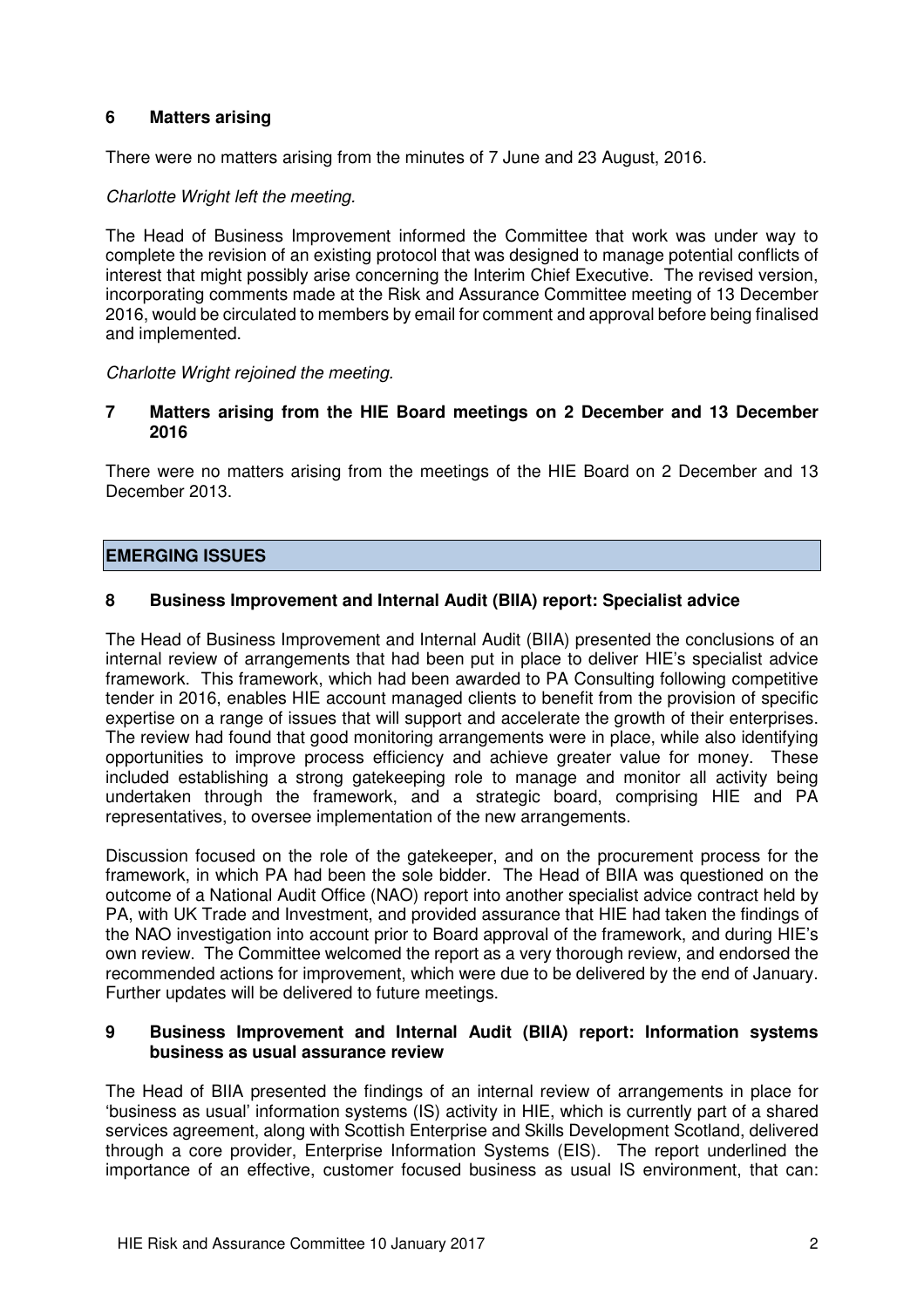deliver access to services essential to business delivery; provide a stable platform for business transformation; maintain confidence regarding governance and security, and support cost efficiency and value for money. It identified several improvement opportunities, particularly concerning clarity of the role of EIS, service standards and business continuity arrangements, and recommended that a detailed service improvement and resource plan be put in place to by 31 March 2017. This plan will be closely aligned with other areas of activity, including the digital HIE programme, facilities management and information management.

In discussion, all members of the Committee stressed the critical nature of effective IS systems to any organisation, and made clear that the present quality of service obtained by HIE through the shared services agreement needed to improve. It was noted that the Director of Finance and Corporate Services was due to attend a meeting of the EIS project board, and the Committee gave him their full backing to obtain a higher quality of service provision through this relationship.

The Committee welcomed the report and endorsed its recommendation to put in place a detailed service improvement and resource plan. This plan should be brought back to a future meeting of the Committee for consideration.

# **10 Orkney Campus governance**

# Graeme Harrison, Harvey Stevenson and [Redacted] joined the meeting

The Area Manager, Orkney, presented a paper on the structure and governance arrangements for a new £6.65m joint venture between HIE and Orkney Islands Council (OIC) for the Orkney Research and Innovation Campus (ORIC) in Stromness. Development of the campus through a joint venture, which was approved by the HIE Board in December 2016, aims to enhance Orkney's marine/renewable energy research cluster, including the test capability of the European Marine Energy Centre (EMEC) and the teaching and research expertise of Heriot-Watt University (HWU). The campus will be a regionally significant investment, creating conditions that are expected to increase activity, initiate new start companies, and create additional employment in academia and business ventures. The paper drew together recommendations based on a detailed options appraisal that had been developed through a workshop facilitated by external advisers Burness Paull LLP, and had considered both external best practice and previous HIE experience with joint ventures.

Discussion focused on the need to set and agree formal objectives and a detailed risk assessment for the project before the local authority pre-election period, which would begin in March. It was also clarified that a loan element of HIE's funding package had been included as a contingency measure and would only be implemented if required. Marion McCormack requested that the Scottish Government be kept informed of progress as the project develops, particularly as ministerial involvement may be required at a future date.

The Committee approved in principle the recommended limited liability partnership (LLP) model of joint venture proposed by the area team. As described in the paper, it was expected that this would create a new company, governed by a joint board representing both partners and chaired independently, with a clear mission statement and business plan. Within HIE, a project board and account team would be established, and a benefits realisation plan put in place. The area team will develop these proposals for approval by HIE's Leadership Team, and provide an update to a future meeting of the Risk and Assurance Committee.

Graeme Harrison, Harvey Stevenson and [Redacted] left the meeting.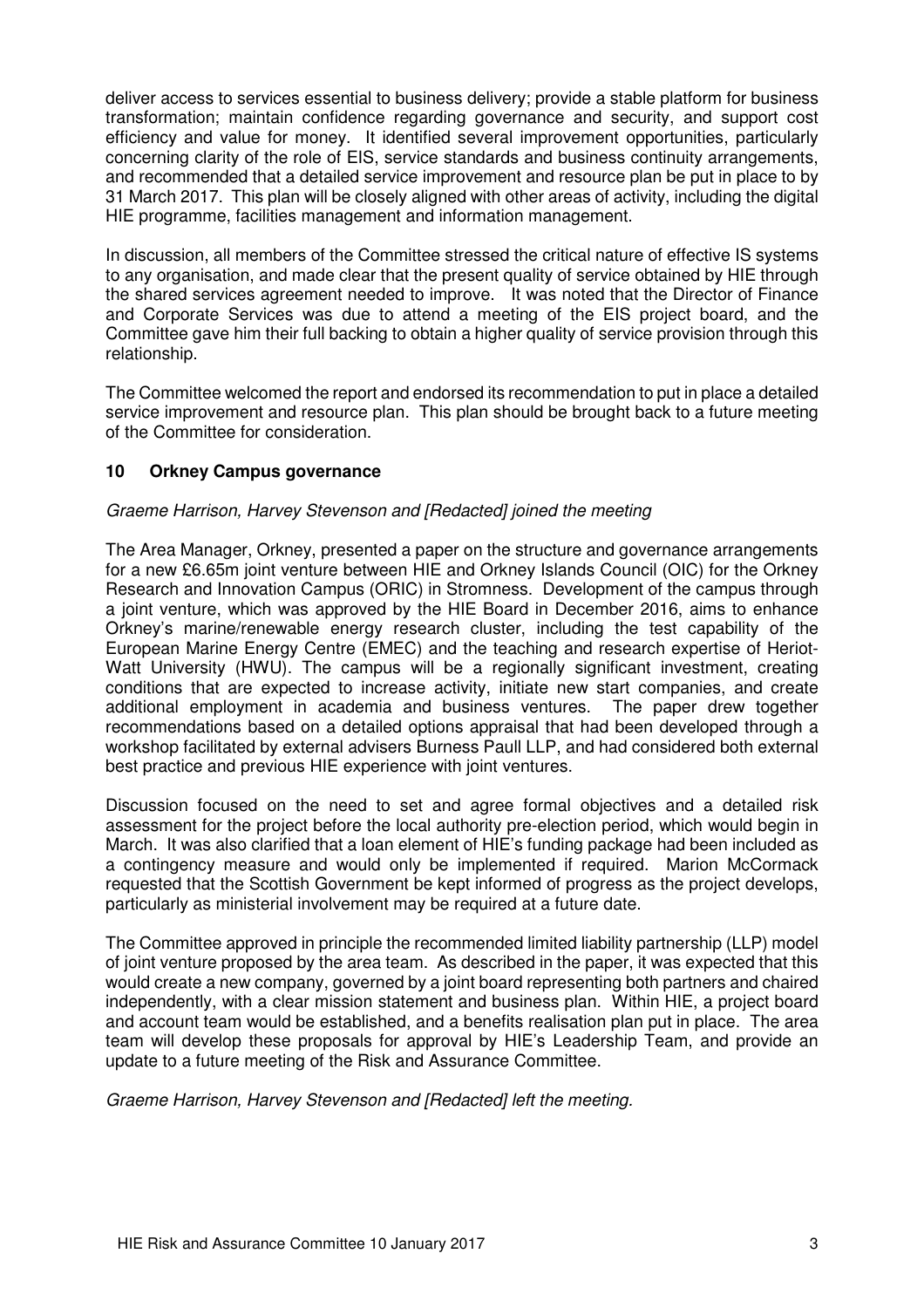# **11 Wave Energy Scotland stage gate process update**

### Tim Hurst joined the meeting.

The Managing Director, Wave Energy Scotland (WES), gave a presentation recommending amendments to the previously agreed methodology for gaining Board approval for projects entering and progressing through the stage gate transition process that was designed to support wave energy developers through design and testing of innovative technologies. The changes were designed to introduce greater flexibility and pace to the timescales for approval being considered by the HIE Board, which would be of considerable benefit to the companies that were putting projects forward.

Committee members endorsed the principle of accelerating the decision making process for stage gate entry and transition, and confirmed that they would be willing to attend additional meetings outwith the scheduled Board calendar if required, either virtually or in person. It was agreed that the WES Managing Director would develop these proposals, adding the option to form a new sub-committee for this specific purpose, and with a view to implementing the revised process on a trial basis as quickly as possible. A paper including these recommendations would be submitted for decision to the next meeting of the HIE Board, on 7 February 2017.

#### Tim Hurst left the meeting.

## **12 HIE procurement strategy**

#### Mary Ann Schurei joined the meeting.

The Procurement Manager presented a new procurement strategy that had been developed for HIE and Wave Energy Scotland, as required by the Procurement Reform (Scotland) Act 2014. The strategy had been developed to support the implementation of HIE's Operating Plan and focused specifically on the how the agency will conduct procurement processes for goods and services valued over £50k. It was intended that the strategy be adopted and supported by all staff involved in procurement and contract management across HIE, and that regular updates on progress would be submitted to the Leadership Team. Specific procurement targets would be developed, systems developed to improve the transparency of spend analysis and tracking, a full contract register created, and future work plans collated to capture the need for future contracts and frameworks.

The Committee welcomed the strategy, drawing particular attention to the inclusion of measures to assess and deliver community benefits, such as targeted recruitment, education and training opportunities, supply chain initiatives, equality and diversity, and the use of Gaelic to achieve both cultural and economic benefits. The inclusion of provisions relating to carbon reduction and fair work practices was also commended The Procurement team was encouraged to practise innovation in identifying community benefits, and to be specific when setting targets, including timescales.

Mary Ann Schurei left the meeting.

## **13 Audit Scotland correspondence on Scotland Can Do SCALE**

The Committee noted the contents of a letter from Audit Scotland, following review of documentation relating to the governance arrangements of the Scotland CAN DO SCALE programme, a partnership between HIE, Scottish Enterprise and the Scottish Funding Council. This confirmed that expenditure incurred by HIE had complied with procurement regulations.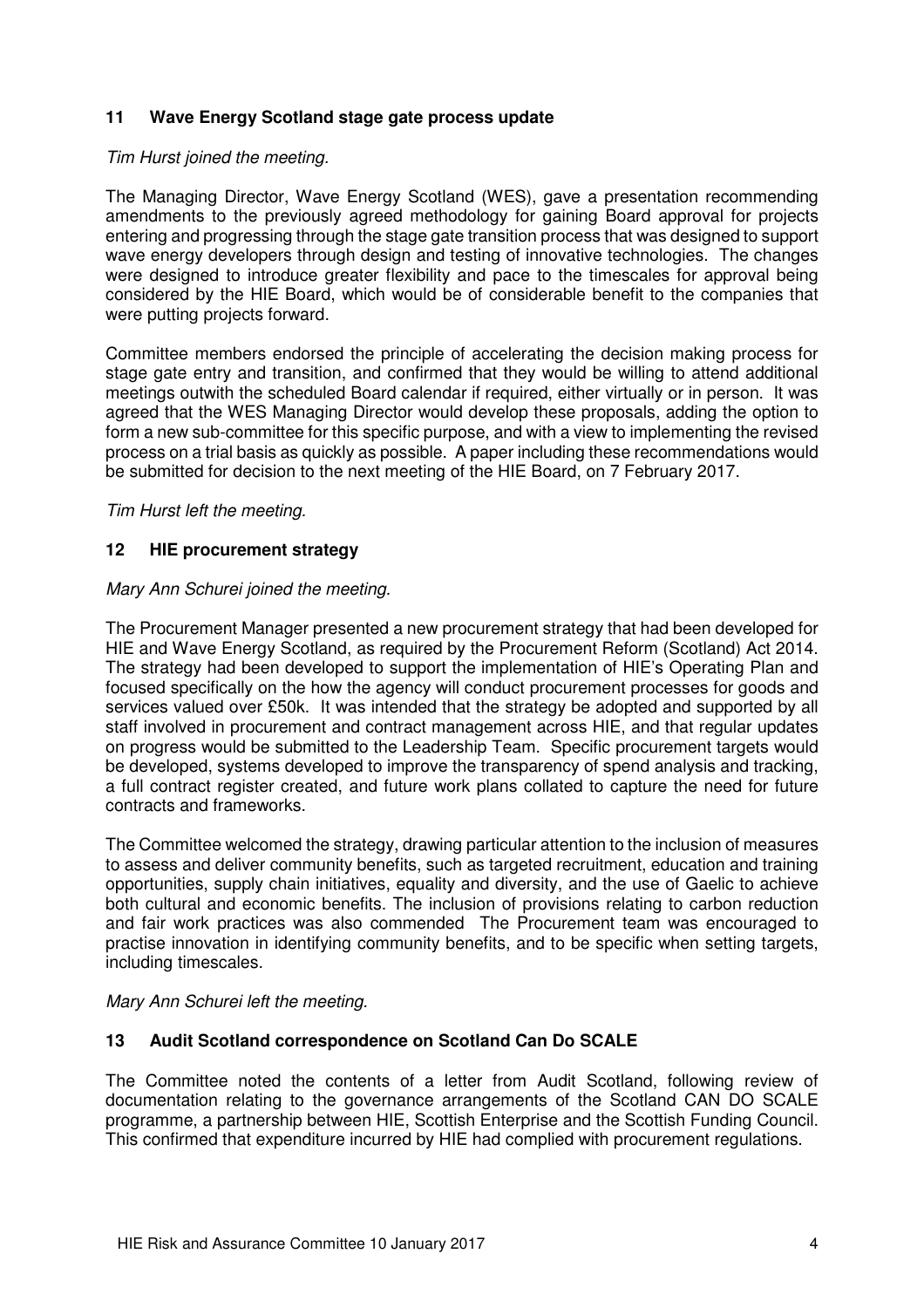# **PLANNED ACTIVITY**

# **14 Risk register**

The Committee noted the content of the latest corporate risk register, prepared following review of business unit registers and discussions with key individuals, and reflecting points raised by the HIE Board. This showed that, at November 2016, HIE had identified a total of 32 risks to be monitored and treated (20 strategic and 12 tactical). The Head of BIIA confirmed that work was under way, following a request from Board members, to identify more clearly a concise set of the most significant risks facing the organisation. Future reports would be redesigned to include this information. The inclusion in the current register of risks with a score as low as 10 was also questioned, and the Head of BIIA agreed to review these.

# **15 Business Improvement and Internal Audit update**

The Head of BIIA presented the latest Business Improvement and Internal Audit report, summarising activity in the eight months to 30 November 2016. This showed that the BIIA team had delivered 29 reports, with a further four in draft, and many further outputs in the form of presentations, papers, workshops, webinars and other activity to deliver business improvement and provide assurance. Particular focus was continuing to be devoted to the benefits to be derived for HIE customers, stakeholders and staff from the strategic application of digital technology. It was noted that HIE's Leadership Team now operated as the organisation's digital programme board, and that close relationships were being maintained and developed with the Scottish Government and other agencies to ensure progress in this area would be aligned with national priorities and outcomes.

The Chairman welcomed the report and offered the Committee's appreciation of the consistently high quality of the work carried out by the BIIA team.

# **16 European funding and State Aid update**

The Committee welcomed an update on current activity with regard to EU funding and State Aid between April and November 2016. It was noted that BIIA's work had covered a range of programmes, including structural funds, convergence, Scottish rural development and Interreg. Among other activities, an EC review of HIE's general block exemption scheme had been completed, tools developed to assist staff in identifying and dealing with firms in difficulty, and recommendations put forward on the most appropriate definition of 'date of granting'.

The Committee stressed the importance of ensuring that staff throughout HIE were equipped to understand and manage these issues, and that the burden did not fall disproportionately on BIIA staff. The Head of BIIA gave an assurance that relevant information and guidance was published on the HIE intranet and regularly updated, and that this was supported by knowledge sharing events including webinars to enable interactive participation by staff located across the Highlands and Islands.

# **17 Customer feedback – April to September 2016**

The latest HIE customer feedback report was noted, covering the period from April to September 2016, and including Wave Energy Scotland. This included an overview of compliments and complaints received, requests submitted under the Freedom of Information (Scotland) Act and Environmental Information Regulations, and an overview of next steps in delivering customer service. The Committee particularly welcomed the inclusion of these next steps as a means of identifying opportunities to deliver continuous improvement in this area.

# **18 National Fraud Initiative update**